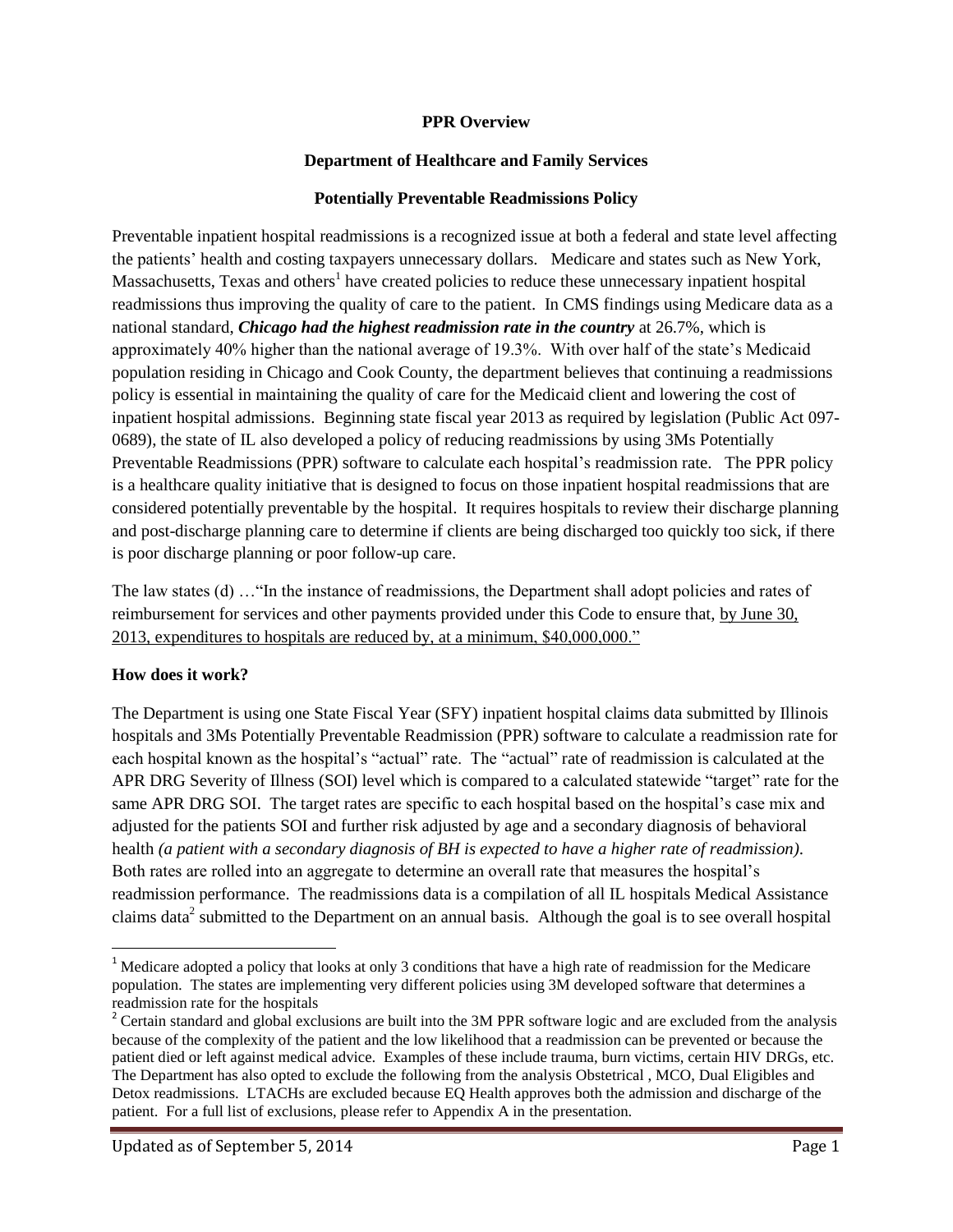readmissions decrease, each hospital is responsible for its own performance because each hospital is unique to the clients it serves and therefore a measurement of readmission must be specific to that hospital.

As the Department is not able to predict how a hospital will perform in a prospective year, historic data is used to set the hospital's "actual" and "target" PPR rates to evaluate a hospital's readmission performance. This is consistent with any rate setting or payment methodology (e.g. assessment, static payments). SFY 2010 was the most current, fully adjudicated data available at the time of implementation and therefore is the base year. A trending analysis was done on SFY 2009, 2010 and eleven months of 2011 which showed a consistent PPR rate across all three years.

# **What is a PPR?**

A PPR is an inpatient hospital readmission that occurs within a specified timeframe that is "clinically" related to an initial admission (*state has chosen a 30 day policy*). The software tracks the patient's readmissions across hospitals to capture all readmissions not just those at the initiating hospital. The initiating hospital is responsible for the readmission regardless of where the readmission occurred. For example, Hospital A has the Initial Admission (IA), the Readmission (RA) occurs at Hospital B within 30 days, then Hospital A assumes responsibility. If a patient has a readmission within 30 days, and it is determined to be a PPR, then the 30 day clock resets and begins again. Regardless if a patient has one readmission or five, it is considered a readmission chain and is only counted as **one** in the calculation of the hospital's readmission rate; therefore the hospital is not penalized for multiple readmissions as it is the initial admission that is being evaluated and what could have been done at that time to prevent the subsequent readmissions.

3M uses a panel of clinicians to determine what readmissions are potentially preventable. They developed a matrix that maps APR DRGs to determine whether or not the readmission is clinically related to the initial admission. 3M's software also excludes certain types of services such as HIV and rehabilitation claims, (see footnote 2 above). Transfers and appropriate, planned readmissions are not classified as PPRs. If Hospital A transfers a patient within the same day to Hospital B this breaks the chain and Hospital B then has the initiating admission. If a patient is readmitted for a heart assist device (APR DRG 161) after an initial admission for Chronic Heart Failure (APR DRG 194) this is considered a planned readmission and therefore not a PPR.

The State recognizes that not all PPRs are preventable which is why a rate based approach is used to measure a hospital's performance. Reasons a preventable readmission could occur could be due to the following:

- Patient being discharged too early
- Poor discharge planning
- Poor follow up care

# **Hospital Specific PPR Reports, Data Files and the Quality of Care of Our Clients**

Navigant Consulting along with the department created Hospital Specific PPR Reports detailing the number of admissions, exclusions, chains, readmissions (both at the facility and at other facilities) and all other pertinent information to see how a hospital's PPR rate and payment reduction (if applicable) was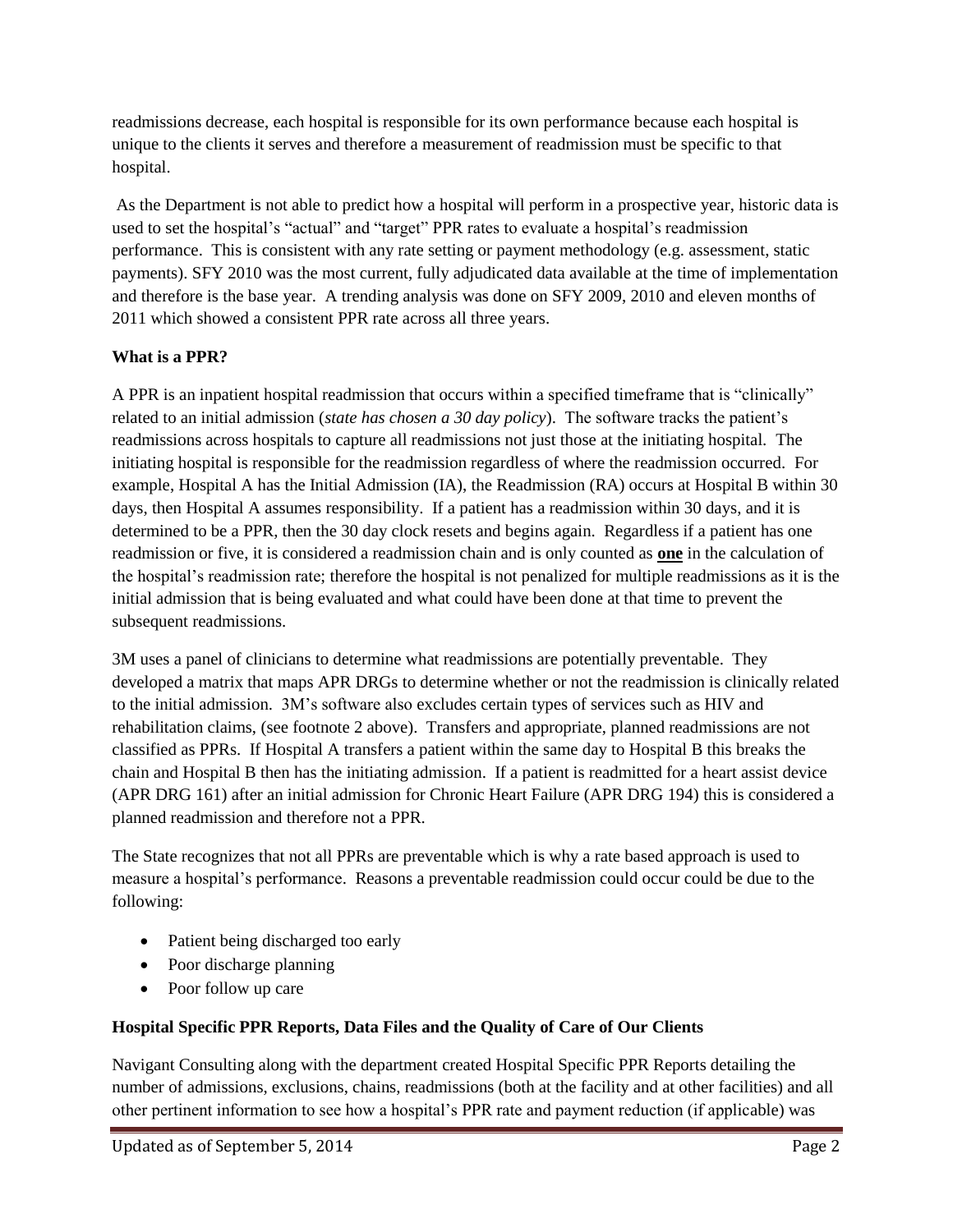calculated. The second page of the report gave each hospital their top 5 APR DRGs with the largest actual to target variance in PPR rates and the number of chains above the target. For example, one of the children's hospitals had an expected rate of readmission for appendectomy of 2% where the actual rate of readmission was 8%. Number of chains above the target was 7. This information gives hospitals specific problem areas for which to begin their analysis. Hospital Specific Claim Data Files were also generated and sent to those hospitals that requested it with claim specific information such as admission date, discharge date, APR DRG SOI, diagnosis code and other claim detail along with whether or not the claim was an OA, IA, RA etc. In the above appendectomy example, the claim data files showed that in 80% of the cases the reason for the readmissions were due to **gastrointestinal infection** which means there is an obvious issue with this specific procedure within this specific hospital. Other hospital specific examples include:

- $\bullet$  Hospital A 90% of the readmissions for the ventricular shunt procedure were due to malfunction of the shunt (same hospital as the appendectomy example)
- Hospital B 38% higher PPR rate for Septicemia. 56% of the readmissions were due to either the same diagnosis or Cellulitis with Other Bacterial Skin Infections. The department sampled four of the patients who were readmitted with Septicemia and all four patients *died within a year*.
- 125% higher readmission rate for Craniotomy without Trauma. 57% of the readmission chains were due to Post-Operative Post-Traumatic Other Device Infections or Septicemia. Craniotomies with Trauma are primarily excluded from the PPR analysis, so to see such a high readmission rate primarily in the children's facility for Craniotomy Except for Trauma is very rare. For instance, there may be an issue with bacteria in the room in which the procedure is being performed.

It is apparent based on the department's perfunctory review of the data files why this policy is necessary. It is really a quality of care issue that is the primary objective and better care of the clients creates better health outcomes which in turn reduces costs in **all** areas of our client's care.

# **Payment Reductions/Penalty Calculations**

Those hospitals whose "actual" PPR rate is higher than their "target" PPR rate have a payment reduction amount calculated that is based on the cost of the excess readmissions. The payment reduction is calculated by multiplying the average cost of the readmissions per PPR chain (the initial admission is not in the total) by the number of PPR chains over the target.

For example if the average cost per PPR chain for Hospital A is \$5,000 and the number of PPR chains above the target is 10, then  $$5,000 \times 10 = $50,000$ .

The average cost of readmissions includes any readmission costs related to the initial admission regardless of where the readmission occurred. In the implementation year, the department capped the payment reduction amounts at 7% of the hospitals' total claims based payments (statics payments are out of the calculations). For SFY 2014 and forward the hospitals payment penalty amounts are capped at 3% of the **total** hospital payments including any static and assessment payments net what the hospitals pay in the assessment tax.

## **Implementation Year**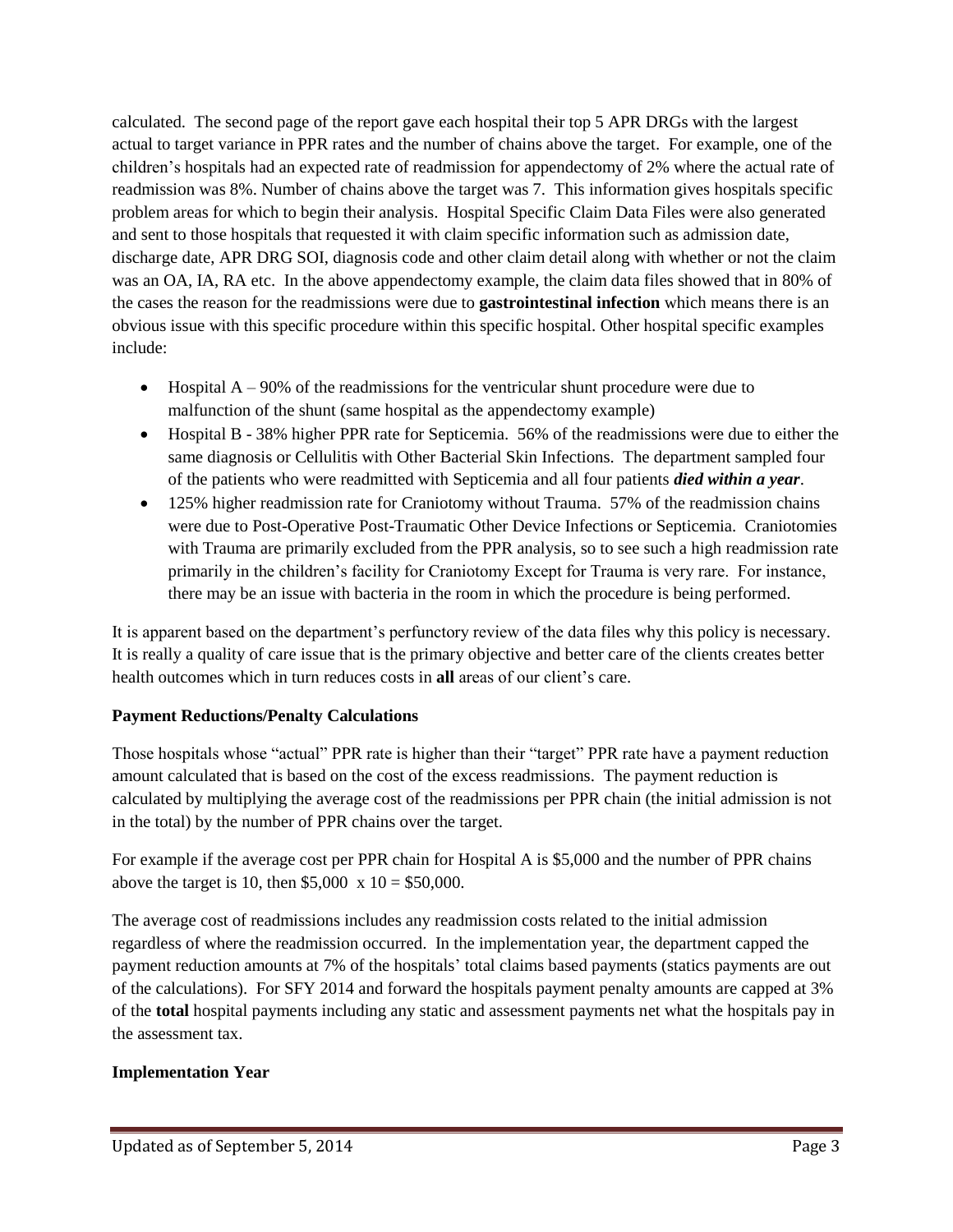In negotiations with the hospital community it was agreed that the department would recoup only 25% of the payment reduction amount (\$40M) in SFY 2013 and the hospitals would have a chance to reduce their PPRs therefore "cost avoiding" a portion or all of the remaining amount owed (75%). For those hospitals above their target, 25% of the payment reduction amount was estimated and recovered via a payment reduction factor that was applied as a percentage to all inpatient hospital claim payments received from the hospital by the department between March 1, 2013 and June 30, 2013. Once all SFY 2013 inpatient hospital claims data was submitted for payment the department did an analysis of the data to determine if those hospitals that still owed a payment reduction were able to cost avoid any or all of the their payment reduction amount. Of the remaining \$34M owed, approximately \$18M was cost avoided by the hospitals with a total of 65 hospitals out of the 147 (that had payment reduction amounts) cost avoiding their entire payment reduction. Those hospitals that still owe a portion or all of their payment reduction amounts will pay the department directly. Any payments not received the department will create adjustments to recoup against future claims and will be applied to the hospital's inpatient payments until the total amount owed has been paid. Hospitals will never owe more than their original payment reduction amount. *(See Provider Notice 20140903 and SFY 2013 Reconciliation Amounts on the PPR website for further information)*

## **Cost Avoidance**

The cost avoidance calculations use the same version of the PPR software to calculate PPR rates to compare against the base year to see if a hospital was able to reduce their actual to target variance in their PPR rates and the average cost per PPR chain. The fiscal year for which the rates were set (for example SFY2013) is compared to the base year for which the prospective rates were set (SFY 2010). The fiscal year for which the rates were set is adjusted for claim volume and case mix to normalize the base year and the prospective year so that the calculation comparisons are consistent (a sample of the calculations is available for review). Cost avoidance is the department's goal for the hospitals. If hospitals are able to cost avoid their payment penalty amount then it means they are addressing PPRs and improving the quality of care to the patient.

## **SFY 2014 and Beyond**

For the SFY 2014 policy (and subsequent years) the department along with several members of the hospital community revised the PPR Policy to meet an "achievable goal" as opposed to a monetary target of \$40M.

- Adjusting the PPR rates for those children's hospitals that were considered a Tier I Pediatric Intensive Care Unit (PICU), since these children have a higher expected rate of readmission;
- Children's psychiatric behavioral health services were removed;
- Lowering the PPR average to .85 for acute services and .9 for adult behavioral health services instead of establishing a monetary target of \$40M. The .9 for adult behavioral health recognizes a higher expected rate of readmission than .85 for acute services;
- Applying no payment reductions within the year, giving hospitals one year to reduce their readmissions before any payment penalty is collected; and
- Reducing the payment penalty to half the amount owed for the state portion of Medicaid since it was argued that federal CMS would not recoup its federal match for payment penalties.

*Note: As more than 50% of the Medicaid clients will be enrolled in some type of Managed Care or Coordinated Care the department the goal is to include MCO encounter data into the analysis possibly by SFY 2016..*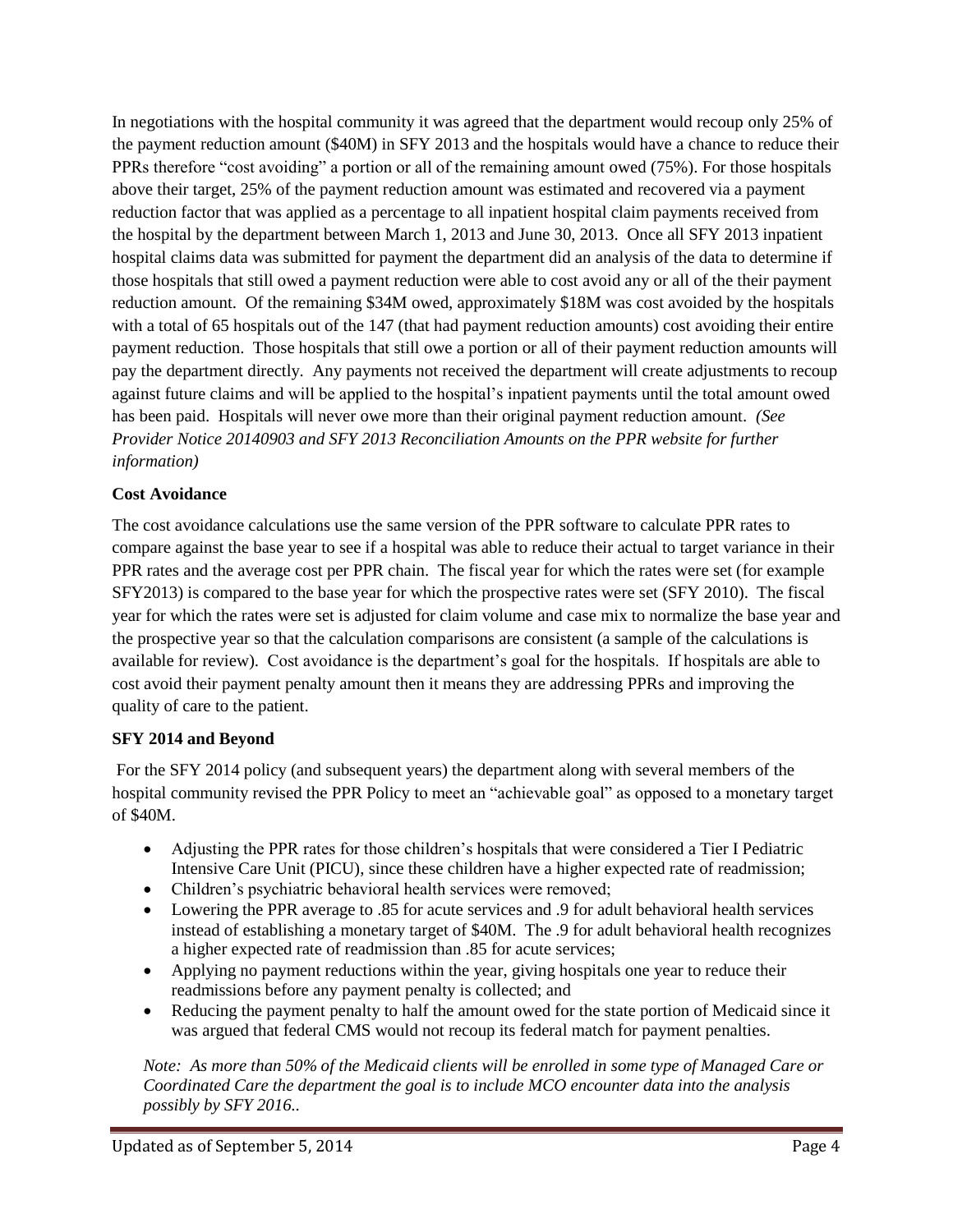## **Recap**

The department's goals by implementing a readmission's policy using 3M's Potentially Preventable Readmissions software is to reduce unnecessary hospital readmissions which is part of the larger objective of the agency to improve quality of care and thereby improve the health outcomes of our Medicaid clients. The department looks forward to continuing to work with hospital community as there have been several hospitals that have been very proactive since the beginning of the PPR policy implementation and we are already seeing positive results from their efforts as reflected by the SFY 2013 reconciliation.

# **FAQ:**

## **1.) What are the PPR rules and how are they defined?**

*Refer to [www.aprdrgassign.com](http://www.aprdrgassign.com/) for PPR Definitions Manual* 

## **2.) Q: What about patients who are discharged to a Nursing Home**

**R:** Medicare and Medicaid (dual eligible) patients are excluded from the calculations. For those patients who are only Coordination with different providers should be part of hospitals' strategies to reduce PPRs, and 3M's experience in other states has been that remarkable results have followed meetings between a hospital's discharge planning staff and the management of individual nursing facilities. Additionally, the 3M PPR logic includes an exception process called a non-event to address the challenges with attribution associated with patients being admitted to extended care settings like skilled nursing facilities (often viewed as an extension of the care received by the patient in the initial admission). The PPR logic evaluates the discharge status on a claim to see if it reflects a transfer to a skilled nursing facility. If so, if the next hospital admission for the patient is within a day of the previous hospital admission's discharge date (whether different or same facility), then the logic will consider the second admission a non-event and ignore it.

## **3.) a. What is a readmission chain? b. How long does a readmission chain last?**

a. A readmission chain is a sequence of PPRs that are all clinically-related to the Initial Admission. A readmission chain may contain an Initial Admission and only one PPR, which is the most common situation, or may contain multiple PPRs following the Initial Admission.

| Admission 1 (            | 3 days after | Admission 2 (   | 28 days   | Admission 3 (discharged |
|--------------------------|--------------|-----------------|-----------|-------------------------|
| discharged home)         | discharge    | discharge home) | after     | to home health)         |
| APR DRG 133              |              | APR DRG 139     | discharge | APR DRG 140             |
| Pulmonary Edema          |              | Other Pneumonia |           | <b>COPD</b>             |
| and Resp. Failure        |              |                 |           |                         |
| <b>Initial Admission</b> |              | <b>PPR</b>      |           | <b>PPR</b>              |

*Table 1- An example of a readmission chain*

b. *Terminating a readmission chain-* A readmission that is not clinically-related to the Initial Admission in a readmission chain terminates the readmission chain. A readmission that has a discharge status of transferred to an acute care hospital, left against medical advice or died terminates a readmission chain. The occurrence of an Excluded Admission also terminates a readmission chain. Or the subsequent admission is greater than the readmission time interval,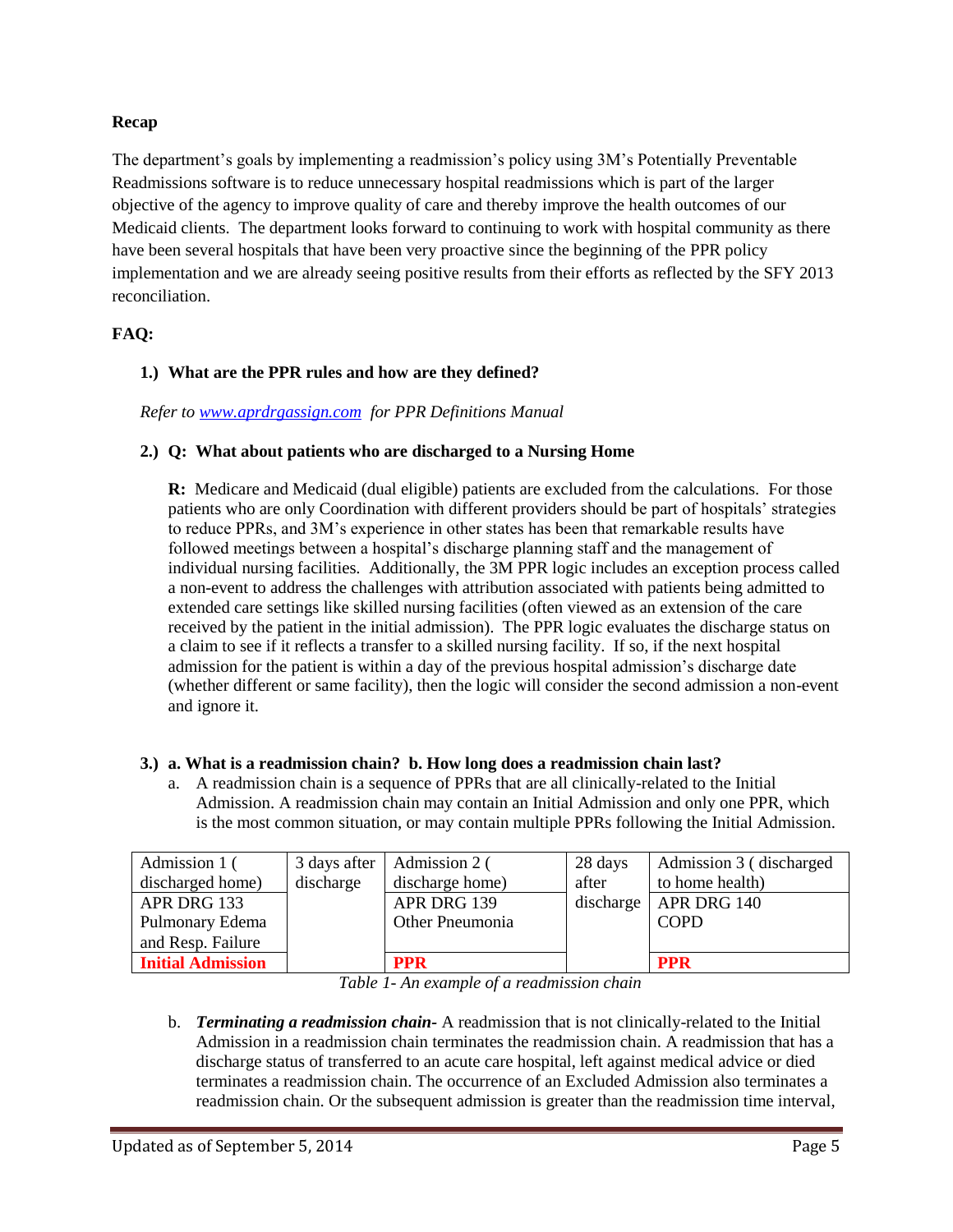this will terminate the chain. For example if a the patient in Table 1 has a fourth admission which shows up 45 days after the Admission #3, then the readmission chain would be broken . Another example would be if there was a  $4<sup>th</sup>$  admission in the example in table 1again but patient came in a  $4<sup>th</sup>$  time 10 days after the discharge of Admission #3 and the Admission 4 was classified as APR DRG 020 Craniotomy due to trauma, the readmission chain would be broken because the Craniotomy is not clinically related to the Pulmonary Edema in the Initial Admission.

#### **4.) What about End Stage Renal Disease and Other Chronic Disease Categories**

3M's PPR logic reflects the specific needs of individuals with chronic diseases. Because a hospital's overall readmission rate is derived by indirect standardization, the effect of a particular condition is held constant. This means, for example, that an individual hospital's sickle-cell readmission rate is compared with all other hospitals' risk-adjusted sickle cell readmission rates. A hospital will not be penalized unless its readmission rate for sickle cell patients is higher than the rates of other hospitals with sickle cell disease patients.

3M PPR logic begins with grouping the records into an APR-DRG category, which includes a severity of illness assignment. The severity of illness accounts for chronic co-morbid conditions and non-operating room procedures, such as renal dialysis, as well as operating room procedures. Thus, the PPR rate which each hospital is compared against is adjusted for these higher severities as a part of the risk adjustment. Specifically with regard to end stage renal disease (ESRD), a patient with a co-morbid condition of end stage renal disease, and therefore with a secondary diagnosis of ESRD (and often a procedure code for dialysis) will be assigned to severity level 4 within the patient's DRG. Severity level 4 assigns a much higher level of expected costs/resource use, and a higher probability of readmission.

Claims related to chronic renal failure and patients who are on dialysis are evaluated against 3M's readmission matrix. If a renal failure admission were found to be both clinically relevant and preventable according to the readmission matrix, then is would be classified as a PPR. However, if the readmission matrix found that this admission for renal failure was not clinically related or was not considered preventable then it will not be part of a PPR chain. Additionally, if a patient came in with renal failure and had no other admissions and was discharged as living then this admission would be counted in the at-risk/denominator population but not the actual/numerator.

#### **5.) Are freestanding rehabilitation facilities included in the PPR rate calculations and payment reductions?**

No, both freestanding rehabilitation facilities and LTAH acute care services are excluded from the analysis

## **6.) Why are Psych Admissions Included?**

It is the Department's position that psych admissions should be included when evaluating hospital readmission rates. Of particular note:

 The use of a rate-based approach means that hospital performance is compared to the statewide average performance for each APR-DRG, including psych APR-DRGs. Part of the Department's rate-based approach is to make an additional adjustment to the statewide APR-DRG PPR rate for patient age and presence of a behavioral health secondary diagnosis.